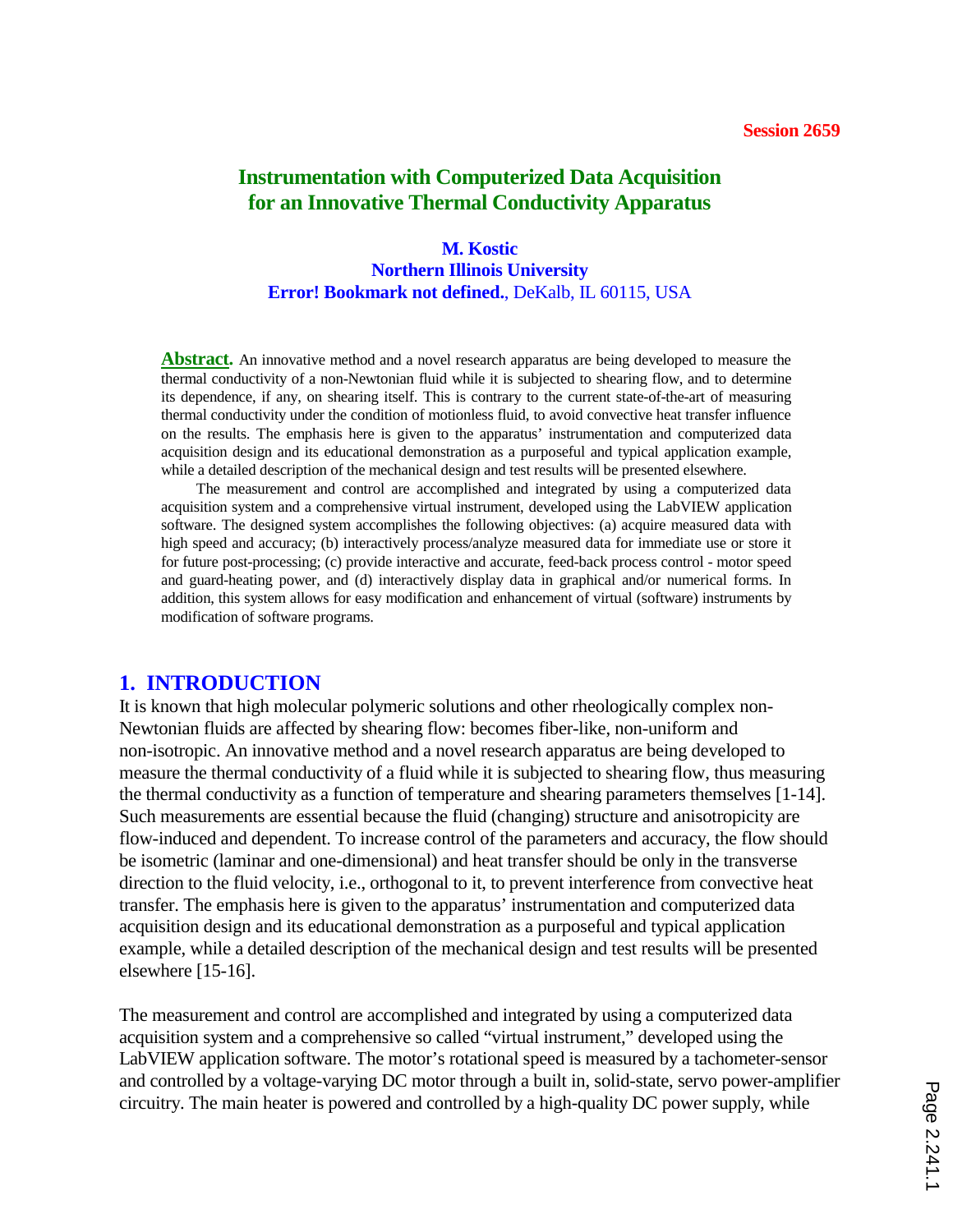two guard heaters are powered by common AC power supplies, and controlled, including overheating protection, by the computerized system through solid-state relay switches. The computerized system hardware consists of a National Instruments' MIO plug-in data acquisition board, shielded cable assemblies, and a signal conditioning module with a cold-junction compensated terminal block for thermocouple signals.

# **2. INNOVATIVE THERMAL CONDUCTIVITY APPARATUS**

As already mentioned, the emphasis here is given on instrumentation and computerized data acquisition of a thermal conductivity apparatus, while a detailed description of the mechanical design is given elsewhere [15, 16]. The apparatus, see Figs. 1, 2, and 3, consists of: (1) an innovative, concentric-cylinders thermal conductivity cell; (2) a high performance, variable controlled-voltage or -current, DC power supply for the main heater; (3) two common, variablevoltage, AC power supplies for the guard heaters; (4) a variable speed DC motor with drive and controller; (5) a constant temperature bath controlled by a high performance, digital immersion circulator; and (6) computerized data acquisition system with signal conditioning hardware and LabVIEW application software. Brief descriptions of selected important components and functions are given below.

**Thermal Conductivity Cell:** The actual geometry of an apparatus and test fluid sample consists of a circumferential narrow gap (see Fig.1), similar to the apparatus for viscosity measurements [3, 4]. In addition, the appropriate heat transfer flux in the transverse to test fluid flow direction is provided. The main test-section dimensions are: D/d=2.598/ 2.488 *in* , outer/inner cylinder diameters respectively, with the 0.055 *in* thick gap, filled with the test-fluid in-between. The innercylinder's in-the-test-fluid immersion length is 3.8 *in*. It is heated by three 1.3-*in*-diameter electrical-resistance heaters, the central main heater with height *h=*1.44 *in*, and the two remaining guard heaters of 0.78 *in* high each. The inner cylinder with the heaters assembly is stationary, while the outer cylinder rotates (thus suppressing the Reynolds vortices) generating the Couette type-laminar flow of the test fluid. The two guard-heaters are controlled in such a way to maintain uniform axial temperature in the central, main-heater region, so that the latter heat flux is virtually in the radial direction only. Due to absence of the test-fluid's radial and axial velocities in the main-heater test-section region, the heat flux through the test fluid there is virtually transferred by conduction mode only. Thus, the measurement of the test-fluid's thermal conductivity, while undergoing shearing flow, is achieved.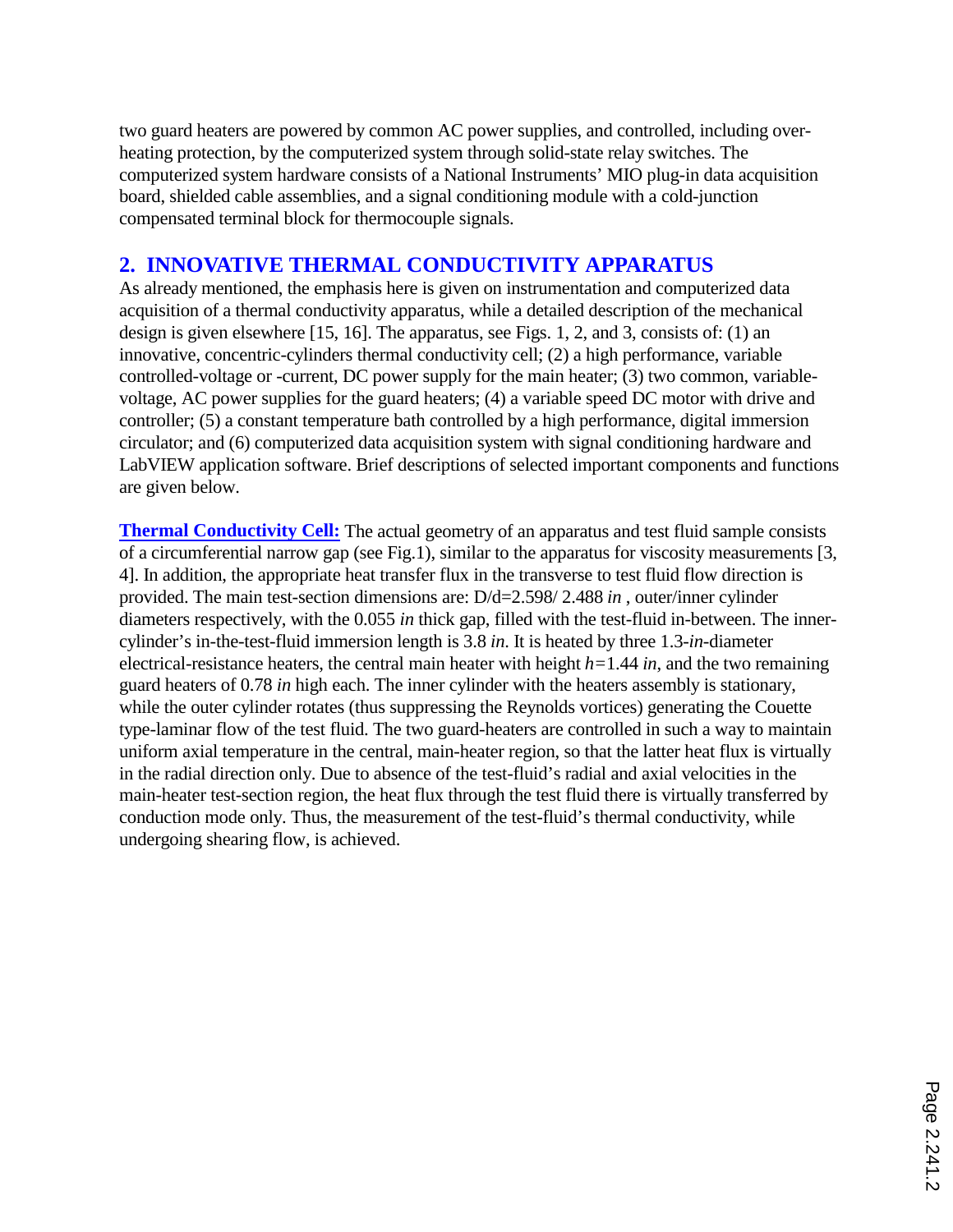

**Fig. 1: A novel thermal conductivity apparatus**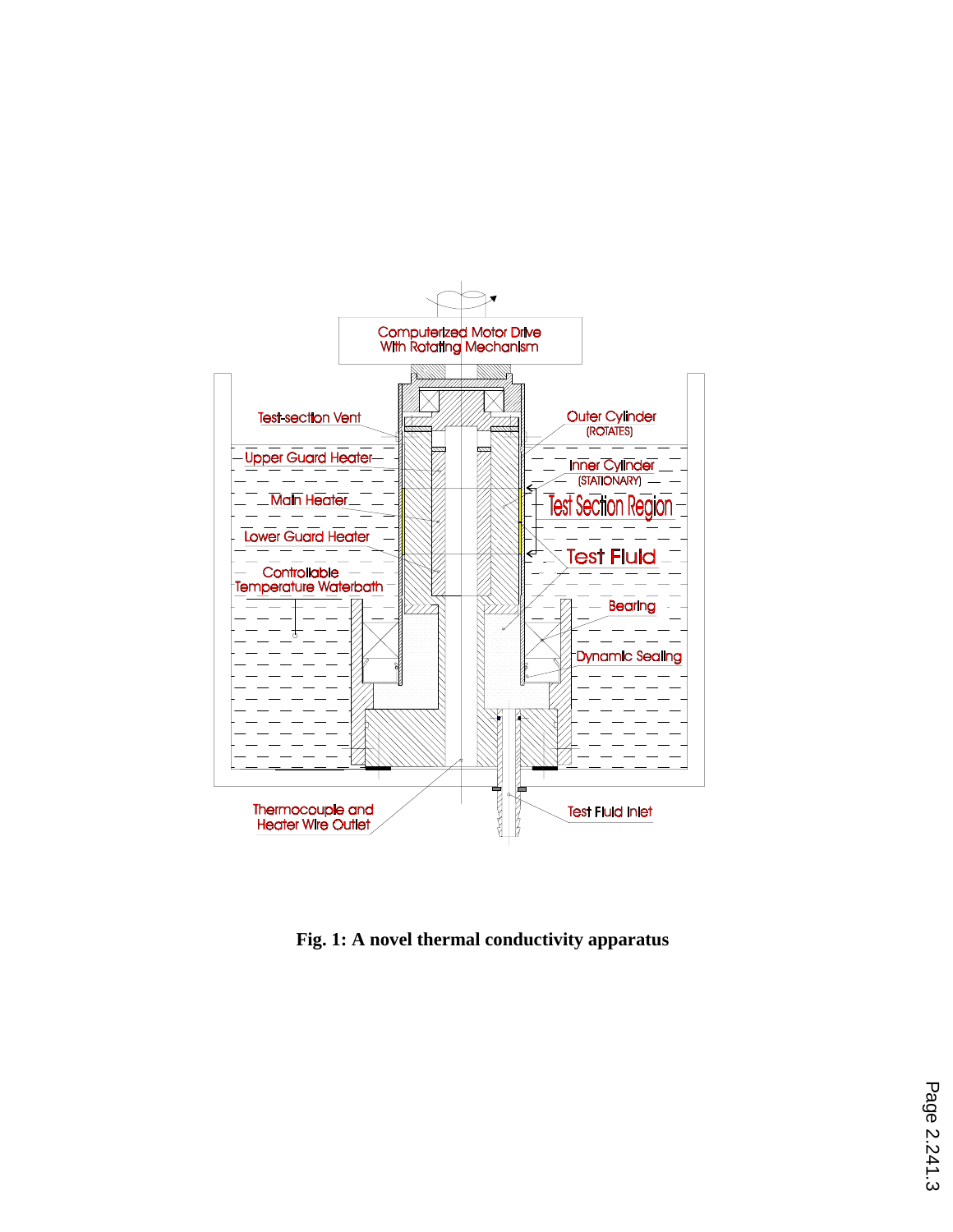The directional fluid thermal conductivity *(k)* is calculated as the corresponding conductive heat transfer rate  $(Q_k)$  passing through the fluid test sample per unit of heat transfer area and per unit of appropriate temperature gradient, as a function of temperature level and the shearing rate:

$$
k = C(Q_k/\Delta T) \tag{1}
$$

where,  $\Delta T = T_1 - T_2$  is the measured temperature difference and *C* represents an instrument constant depending upon the exact geometry of the thermal conductivity cell. If the constant *C* is determined from the geometrical characteristic of the fluid layer, the method is *absolute*. If the constant *C* is *calibrated* by using a standard fluid specimen with a known thermal conductivity, the



method is *relative*. The thermal conductivity so determined corresponds to an average temperature

#### **Fig. 2: Photograph of outer cylinder with bearing, heater element, and inner cylinder (a); top views of inner cylinder with thermocouples and heater element (b).**

level of  $T = (T_1 - T_2)/2$ . For a thermal conductivity cell of Figure 1 with guard heaters and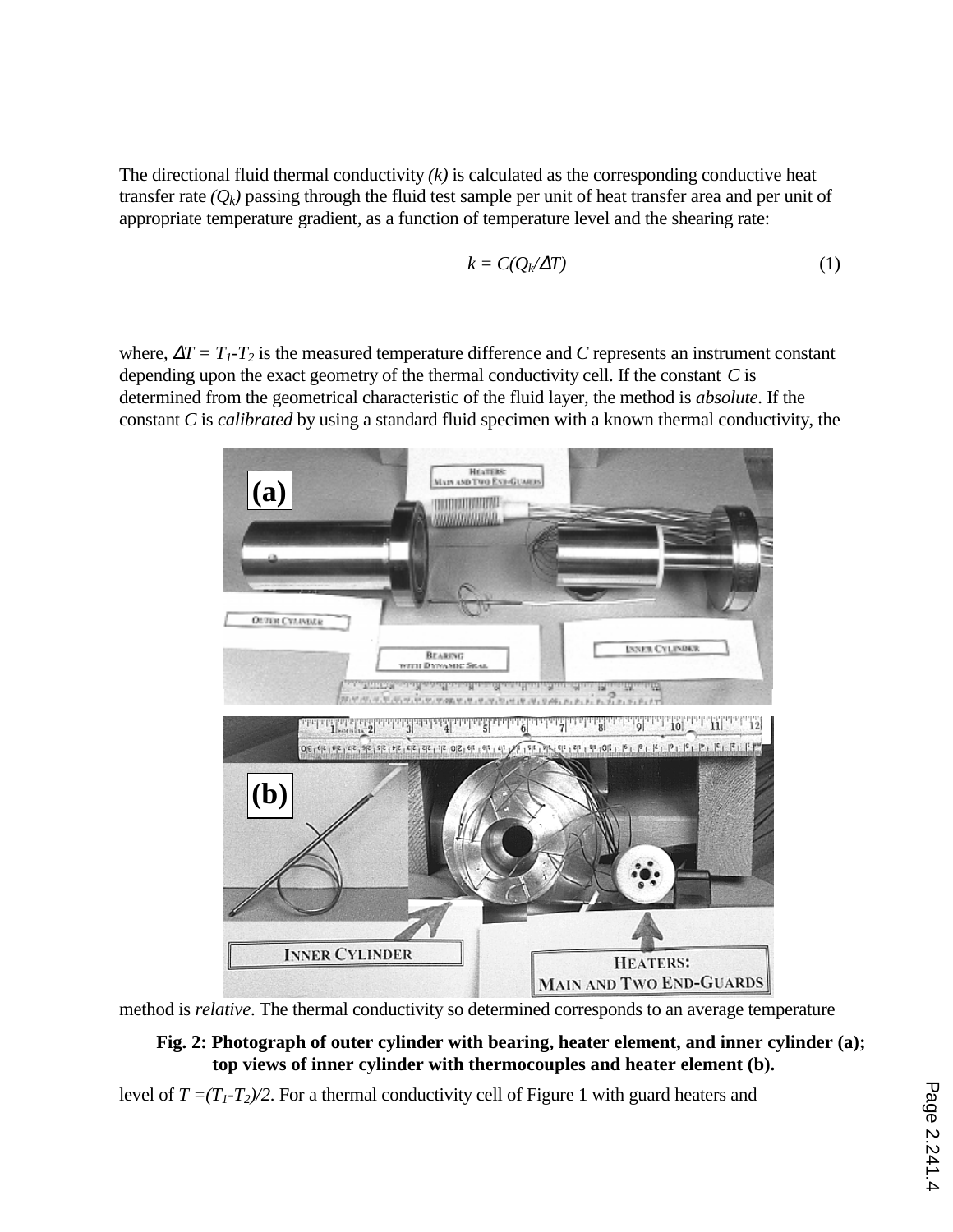unidirectional radial heat flow, the constant *C* may be easily calculated, with the nomenclature given above, as:

$$
C = \ln(D/d)/(2\pi h) \tag{2}
$$

Although the formula used to determined thermal conductivity from the measured quantities are simple (Eqs. 1  $\&$  2), one should not be misled, due to the fact that the perfect conditions for which the equations are valid never exist, and many corrections must be applied, for example:

$$
Q_k = (E \pm \Delta E)(I \pm \Delta I) \pm Q_r \pm Q_c \pm Q_{L1} \pm Q_{us} \pm Q_{inh} \pm Q_{ch.r} \pm ... \tag{3}
$$

where the electrical heater power *(E*⋅*I)* must be corrected for radiation *(r)*, free convection *(c)*, leadin losses *(L.I),* losses in heat flux due to unsteady state conditions *(us)*, inhomogeneities *(inh)*, possible chemical reaction *(ch.r)* between the fluid and the wetted surfaces, etc., respectively. Most of these corrections are very difficult, sometime impossible, to take into account. Therefore, in order to increase the accuracy of the measurements, the design of the thermal conductivity cell is such as to minimize those corrections. For example, the guard heaters will prevent end-effects/heat losses; proper material and surface finish will minimize radiation heat transfer; the thin gap will prevent free convection; accurate dimensions will minimize errors of the constant *C*; keeping minimal oscillations of the heating and cooling sources will minimize unsteady effects, etc. Also, due to fluid shearing motion (which may be beneficial - ironically and incidentally), the unwanted motion of the fluid particles in the heat transfer direction, i.e., in the orthogonal to the main (only) flow direction will be suppressed by virtue of the shearing itself.

**Test Fluids and Results**: Distilled water and standard Newtonian fluids with known thermal conductivity will be used for over-all calibration of the apparatus. Then, the thermal conductivity of the following non-Newtonian fluids, suspected to have shear-rate dependent thermal conductivity, will be measured as a function of shearing parameters: a) aqueous solutions of polyacrylic acid (Carbopol), b) aqueous solutions of polyacrylamide (Separan or Praestol), c) aqueous solutions of carboxymethyl cellulose (CMC), and d) aqueous solutions of polyethylene oxide (Poliox). At the time of this writing, the apparatus, including the instrumentation and data acquisition as described next, has been completed and used for educational demonstration. The project is in progress with the calibration of the apparatus being underway. However, the test results are not available yet, and will be presented after the completion of the project [15, 16].

## **3. INSTRUMENTATION AND MEASUREMENT**

The required variables for thermal conductivity measurement are heat flux and temperature gradient through the test fluid, as well as the shearing rate of the test fluid. The apparatus' instrumentation is described next:

• The thermal conductivity apparatus is instrumented and equipped with twelve thermocouples imbedded in the inner cylinder at two different radial and five different axial locations (see Figs. 2 and 3). In addition, two thermocouples are attached to the outside surface of the outer cylinder, diametrically opposite at the center of the main-heater's axial location. These two thermocouples rotate with the outer cylinder and are terminated at its top-end with a quick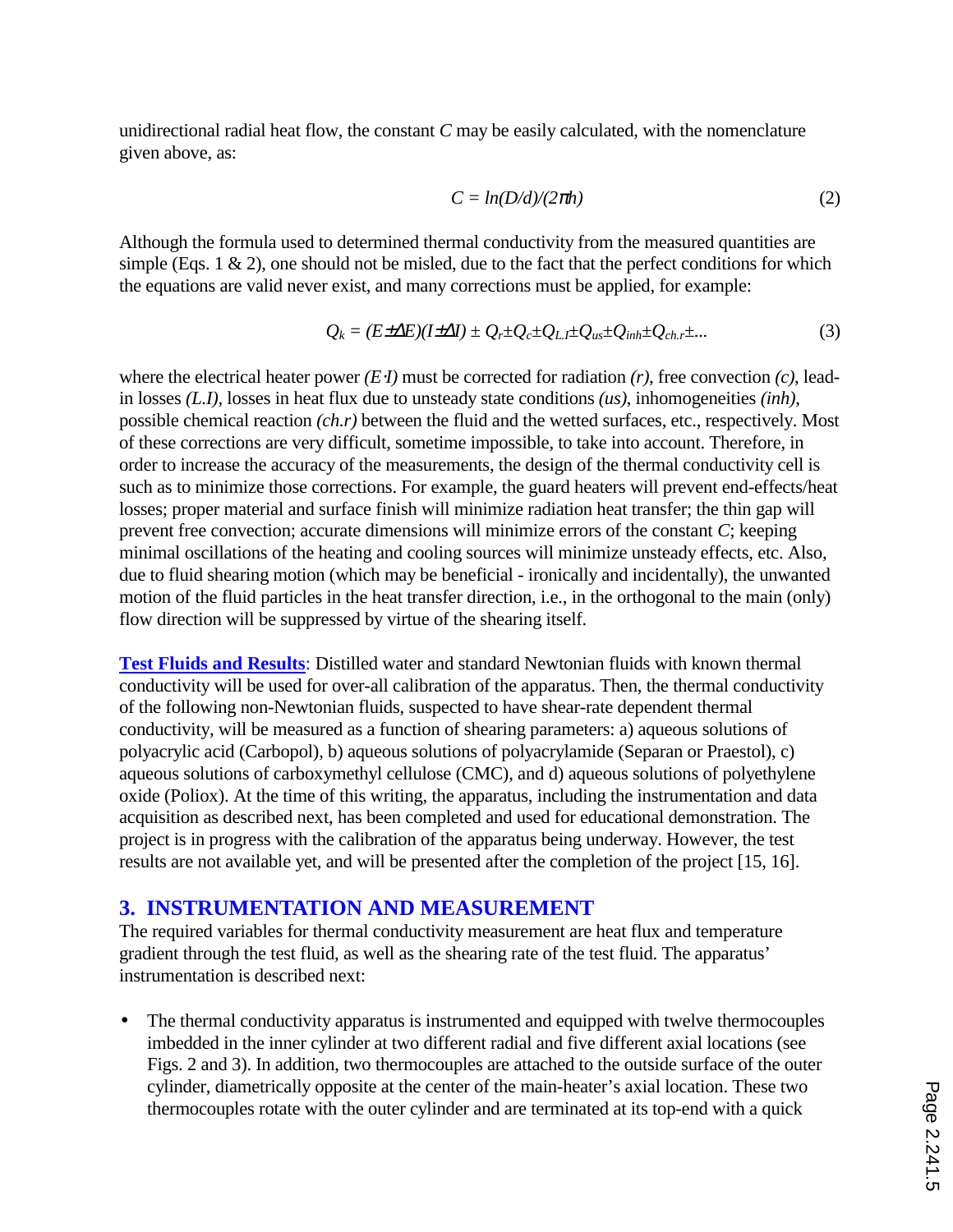four-wire connector. Due to this special circumstance, the outer cylinder temperature is measured after the steady state is achieved and after all other measurements are completed, by quick-stopping of the cylinder rotation and with the quick connector wired to the data acquisition system. Then, one more measurement of all other temperatures is performed to confirm the agreement with the corresponding measurements just before the quick stop. Due to the rotation of the outer cylinder, it is not known to the author if direct measurements of its temperature were done before. Two more thermocouples are used for measurement of constant temperature bath and room temperatures. All thermocouples are made from 30-gauge, T-type thermocouple wire and calibrated before and after assembly. These 16 thermocouples provide for the temperature gradient calculation needed for thermal conductivity measurement, and for confirming both, the unidirectional (radial only) heat flux through the test fluid and steady state thermal condition.

- The heat flux is measured through measurement of the DC voltage drop across the main heater and a precise current resistor (shunt), see Fig. 3.
- Finally, the fluid shear rate is calculated using the known test-section geometry and the measured rotational speed of the cylinder with a calibrated tachometer-sensor, see Fig. 3.

 All measurements are repeated until the kinematics and thermal equilibrium is achieved. After that a number of final measurements are performed and results are obtained using statistical analysis, as described elsewhere [15, 16].

## **4. COMPUTERIZED DATA ACQUISITION AND CONTROL DESIGN: (A Purposeful And Typical Application Example For Educational Demonstration)**

 Development and implementation of computerized data acquisition have the objectives of achieving more accurate measurement and interactive feed-back control and data reduction and presentation. The computerized data acquisition and control system is schematically presented in Fig. 3. It consists of the following components made by National Instruments:

- AT-MIO-16DE-10 data acquisition board (E Series architecture, 100 kSamples/sec; 12-bit analog inputs, 16 single-ended/8 differential channels; two 12-bit analog outputs; two 24-bit, 20 MHz counter/timers; 32 digital I/O channels);
- SCXI-1000 4-slot signal conditioning chassis;
- SCXI-1122 16-channel isolated transducer multiplexer and signal conditioning module for thermocouple sensors;
- SCXI-1322 shielded terminal block;
- SCXI-1353 shielded cable assembly.
- Two CB-50 terminal blocks with short NB-1 ribbon cables attached to appropriate SCXI-1353 shielded-cable assembly adapters for analog and digital input/output and counter/timer connections.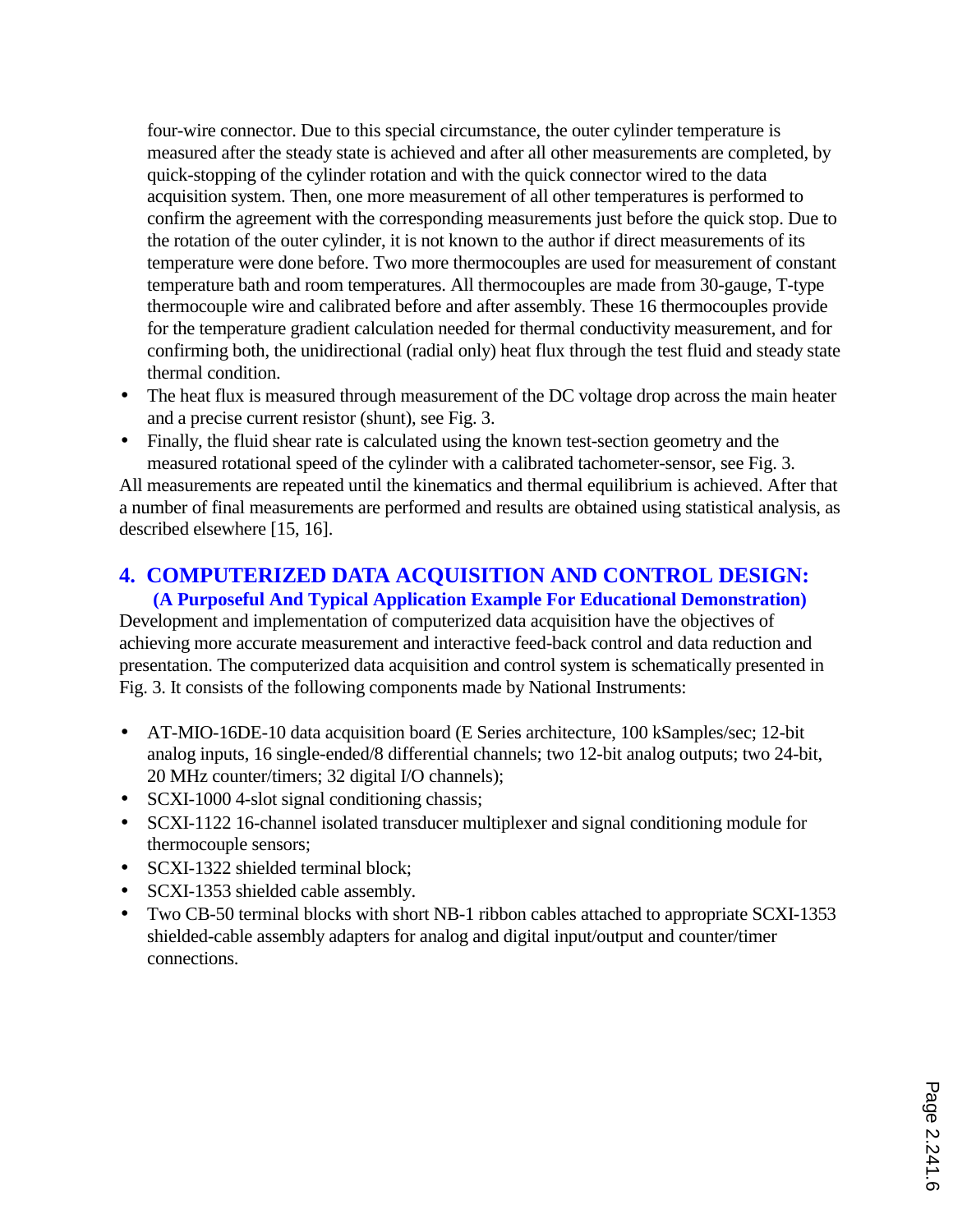

©1997 by M. KO STIC

Fig. 3: Schematic of Instrumentation and Data Acquisition with Control for Thermal Conductivity Apparatus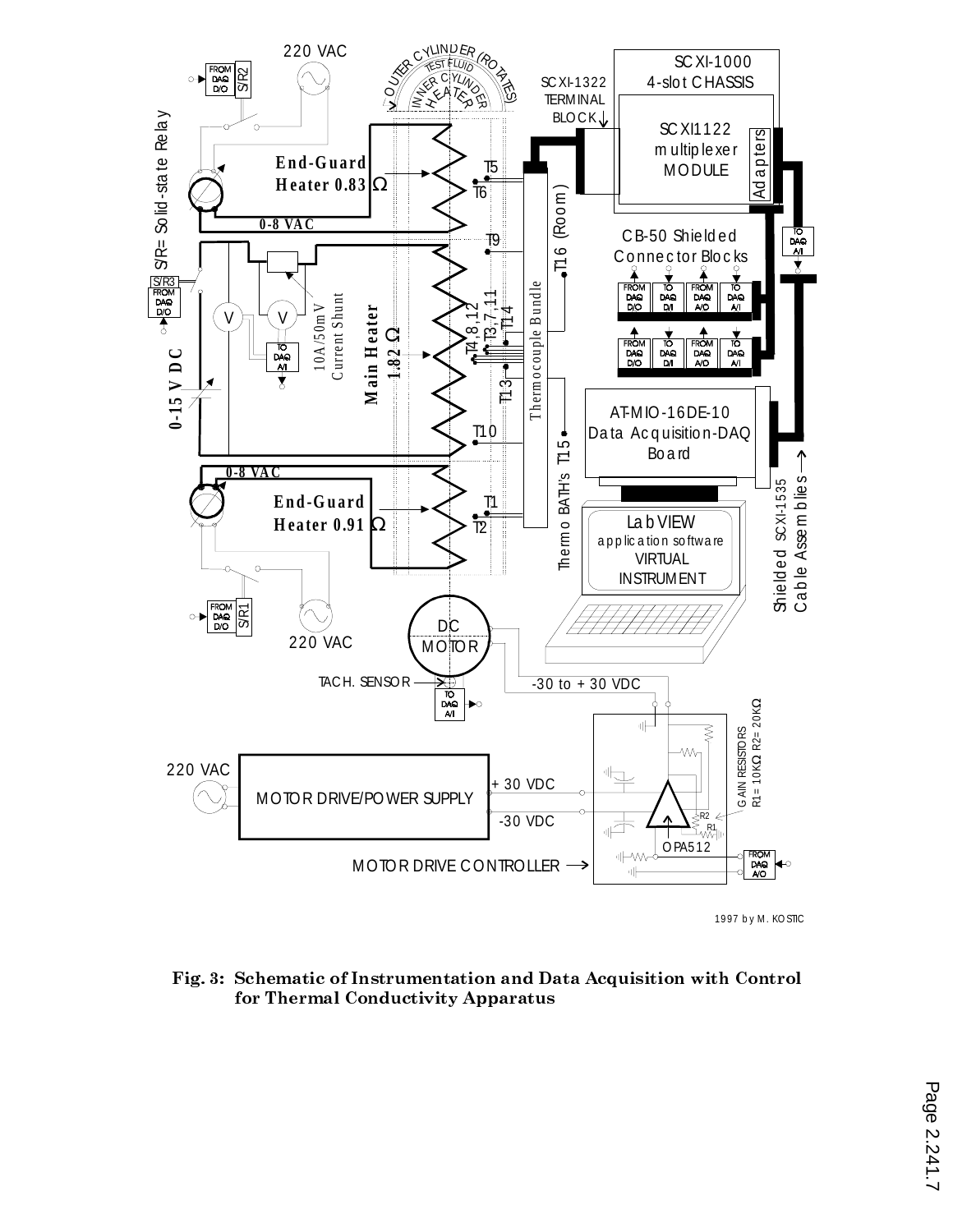

©1997 by M. KOSTIC

Fig. 4: LabVIEW Virtual Instrument Algorithm for Thermal Conductivity Apparatus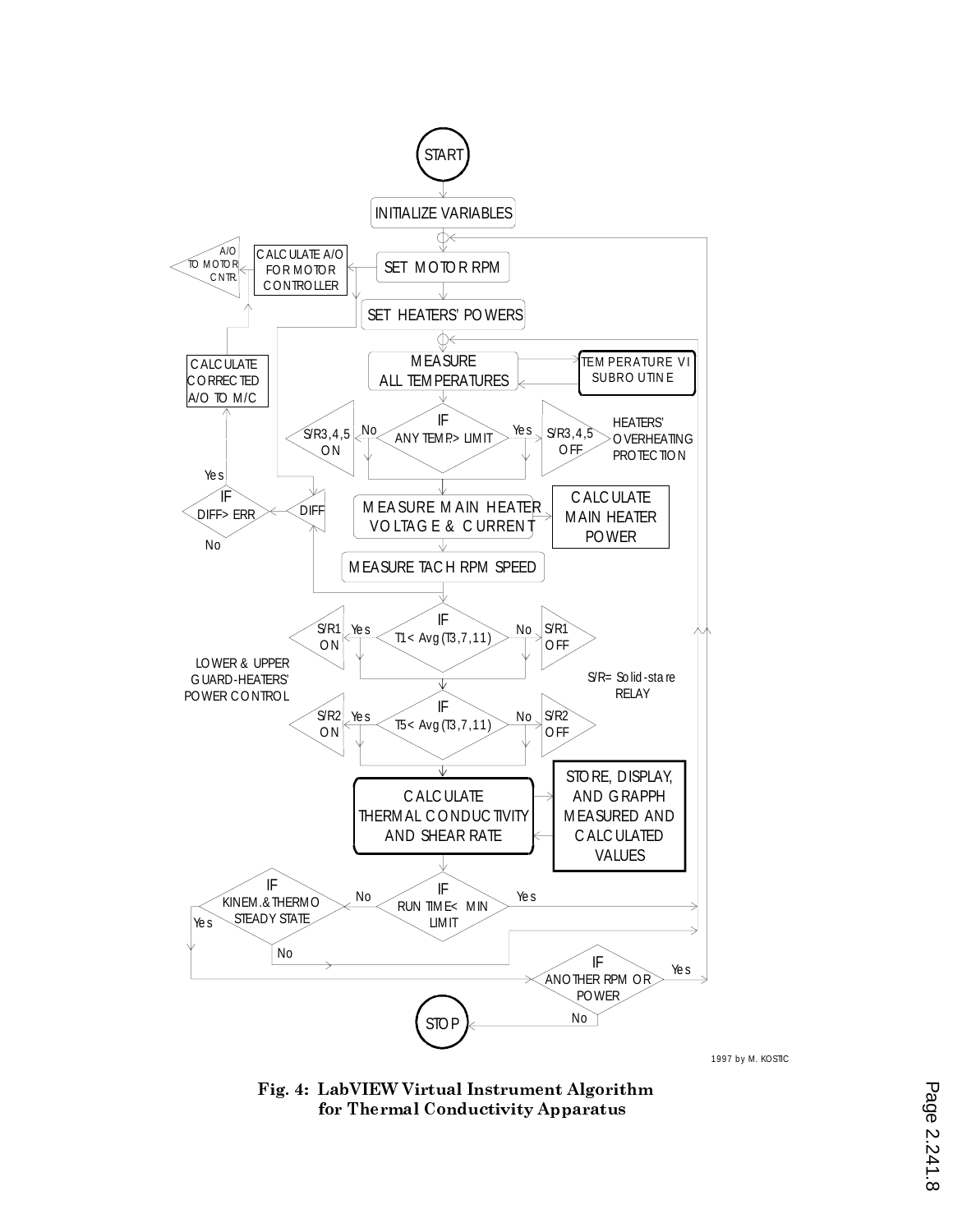A so called "virtual instrument" is developed, using the LabVIEW software application program. It integrates measurements, data acquisition, and interactive data processing and analysis for the feed-back control, and data and results display. The algorithm of the "Virtual Instrument" LabVIEW software program is presented in Fig. 4. The measurement and process control are enhanced by:

- implementing a feed-back control circuit for DC motor-drive using a calibrated tachometersensor;
- implementing solid-state relays for efficient and accurate feed-back control of guard-heaters' power;
- comprehensive over-heating protection control;
- interactive and comprehensive monitoring for the kinematics and thermal steadiness of all processes; and
- convenience of increasing the number of thermocouple sensors for more advanced measurements of temperature gradients and heat fluxes.

 This apparatus is enhanced with appropriate documentation and labeling to be used as a typical and elaborate application for educational demonstration in Engineering Experimental Methods I and II courses (MEE 390 and 490) at the Mechanical Engineering Department of Northern Illinois University (NIU). The basics of LabVIEW software are taught in these courses and students have used this apparatus as a purposeful application for demonstration of computerized instrumentation and data acquisition for interactive measurements and control. In addition to "seeing" the real-life demonstration of data acquisition hardware and software as described above, they are asked to write a small, simple LabVIEW programs to run a part of the apparatus components, like running the motor at desired rotational speed or programmatically varying the speed in harmonic or similar functional manner. The students are challenged to modify or write a new, creative LabVIEW programs (so called virtual instruments) in order to improve or enhance the existing measurement and process control or data analysis, and are made aware that functionality and quality of a virtual instrument is practically limited by our creativity.

# **5. CONCLUSION**

 One of the objectives of this project is to utilize the latest powerful, yet inexpensive, technological developments: sensors and transducers, data acquisition and control integrated boards, computers and application software, for research and teaching by example. The author has been introducing computerized data acquisition and reduction in engineering curriculum (starting with Experimental methods I and II courses at NIU) by using plug-in data acquisition boards and other hardware, and LabVIEW development and application software.

 The designed, computerized measurement and data acquisition system, accomplishes the following objectives:

- acquire measured data with high speed and accuracy;
- interactively process and analyze measured data for immediate use or future post-processing;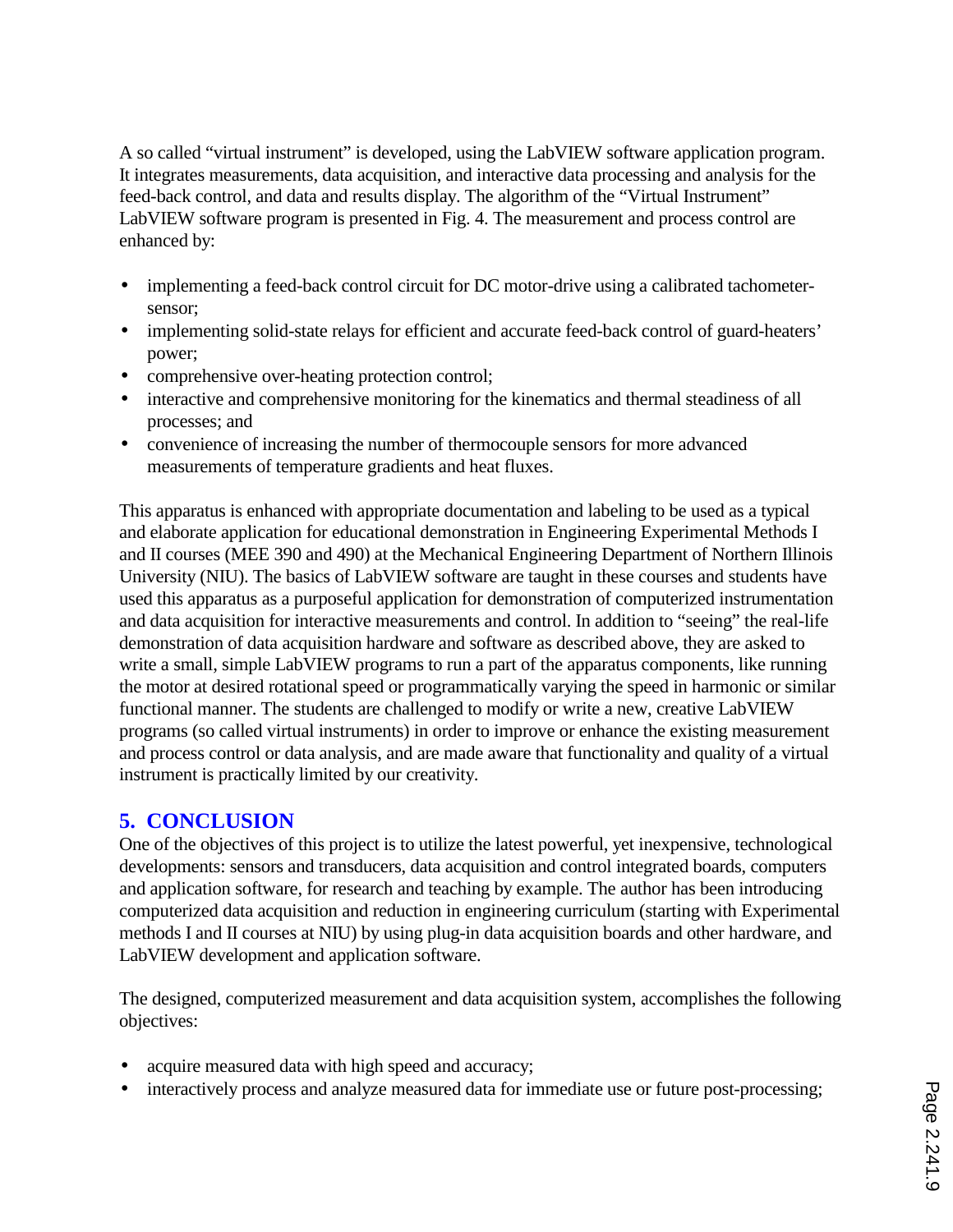- provide interactive and accurate feed-back process control motor speed and guard-heating power, and
- interactively displays the raw/measured and processed/analyzed data in graphical and/or numerical forms.

In addition, such a system allows for easy modification and enhancement of so called "virtual (software) instruments" by modification of software programs.

### **ACKNOWLEDGMENT**

The author acknowledges support by the Department of Mechanical Engineering and Graduate School of Northern Illinois University, and National Science Foundation support (Grant No. CTS-9523519). The author is also grateful for help in mechanical design and fabrication to Mr. Haibo Tong, graduate student and Mr. Al Metzger, instrument maker and technician supervisor, as well as for help in electronics design and fabrication to Mr. Bill Vickers, senior electronics technician.

#### **REFERENCES**

- [1] Sengers, J.V., and M. Klein, Eds., "Technical Importance of Accurate Thermophysical Property Information," *National Bureau of Standards Technical Note* No. 590, 1980.
- [2] McLaughlin, E., "Theory of the thermal conductivity of Fluids," in R.P. Tye, Ed., *Thermal Conductivity*, Vol.2, Academic Press, London, 1969.
- [3] Kostic, "New method and apparatus for thermal conductivity measurements of a fluid while in shearing flow," Invention Disclosure Draft, Northern Illinois University, 1992.
- [4] Jimenez, J. and M. Kostic, "A Novel Computerized Viscometer/Rheometer," Review of Scientific Instruments Journal, Vol.65(1), p. 229-241, American Institute of Physics (1994).
- [5] Bird and C. F. Curtiss, Fascinating polymeric liquids. *Physics Today*, p. 36-43, January (1984).
- [6] Hartnett and M. Kostic, Heat transfer to Newtonian and non-Newtonian fluids in rectangular ducts. *Advances in Heat Transfer*, Vol.19, p. 247-356 (1989).
- [7] Le Neindre, R. Tufeu, and A.M. Sirota. "Steady-State Methods for Thermal Conductivity," in *Measurement of the Transport Properties of Fluid* (Experimental Thermodynamics, Volume III, Edited by W.A. Wakeham, A. Nagashima, and J.V. Sengers), Intern. Union of Pure and Applied Chemistry, Blackwell Scientific, 1991.
- [8] "Standard Test Method for Thermal Conductivity of Liquids," ASTM, Designation: D2717-78, 1978.?
- [9] Assael et.al. "Transient Methods for Thermal Conductivity," in *Measurement of the Transport Properties of Fluid* (Experimental Thermodynamics, Volume III, Edited by W.A. Wakeham, A. Nagashima, and J.V. Sengers), Intern. Union of Pure and Applied Chemistry, Blackwell Scientific, 1991.
- [10] Leidenfrost. "Measurement of Thermophysical Properties," in *Measurements in Heat Transfer, 2nd Edition*, Edited by E.R.G. Eckert and R.J. Goldstein, McGraw-Hill, 1976.